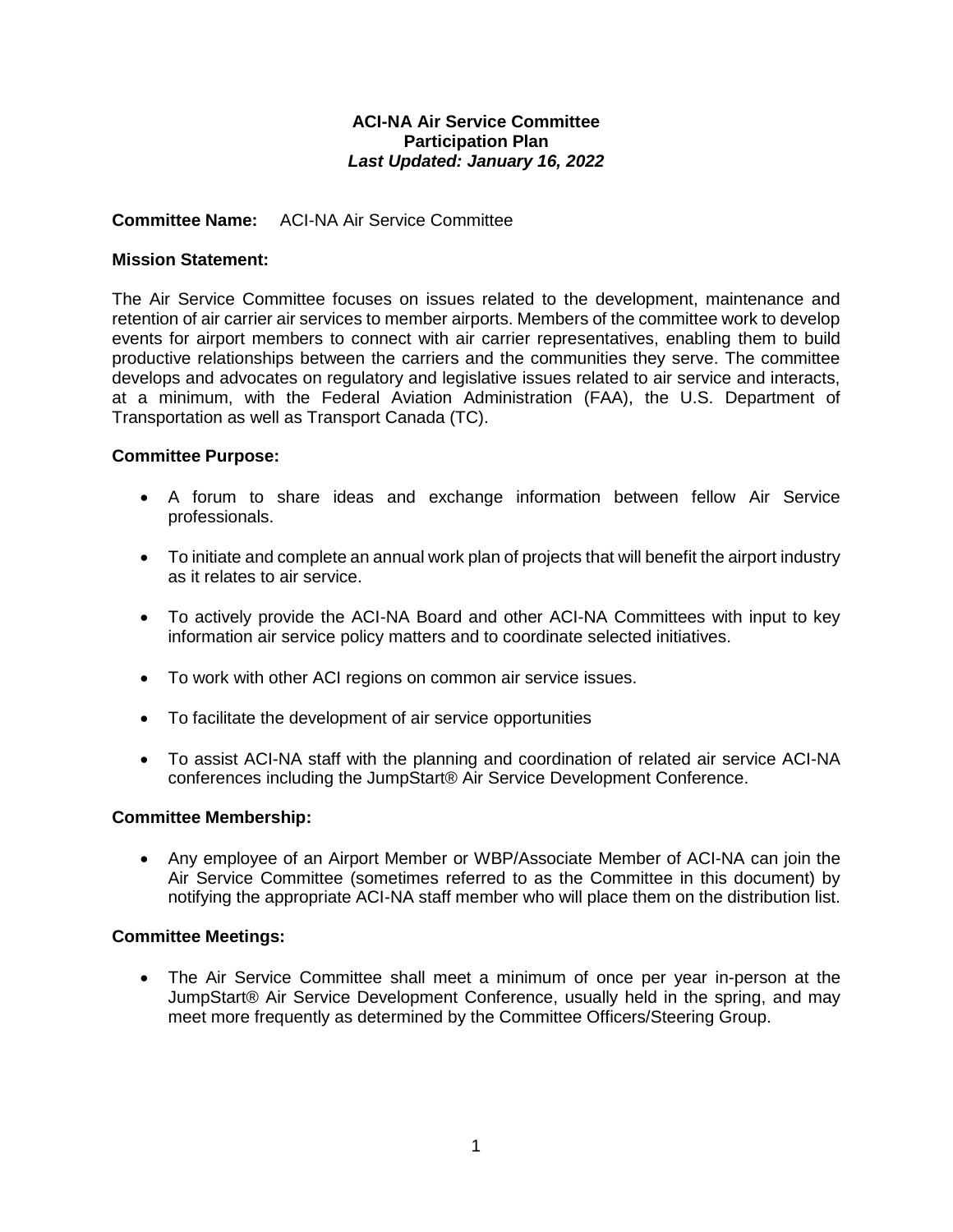# **Committee Conference Calls:**

 The Air Service Committee shall at minimum hold quarterly conference calls with the full Air Service Committee to discuss activities, timely subjects, and work products of the Committee. Educational webinars may also be held to benefit the members of the Committee.

# **Committee Officers:**

- Chair One year term; must be an ACI-NA airport employee and should have a minimum of one year on the Committee. (Must have been the Vice Chair in the year previous.)
- Vice Chair one year term; must be an ACI-NA airport employee and should have a minimum of one year on the Committee. The Vice Chair becomes the chair in the following year.
- Immediate Past Chair Optional one year term; must be held by the previous year's chair.
- *Liaisons* 
	- $\circ$  Board Liaison Representative appointed by the ACI-NA Board of Directors Chair each year.
	- $\circ$  Commissioner's Liaison a member of the Commissioner's Committee may be nominated by that committee to serve as a liaison between the Committee and the Commissioner's Committee (optional).

### **Steering Group:**

 The Steering Group will support the Committee Officers in managing the committee, defining the Committees annual work plan. It shall consist of a minimum of 6 and a maximum of 23 members.

### *Membership:*

- The Steering Group shall consist of a minimum of 6 and a maximum of 23 members including:
	- o 3 Committee Officers
	- o 4-8 Airport Member Representatives
		- **Should include chairs of any Working Group**
		- Only one representative from each airport
		- Up to 2 Canadian airports, if interested
	- o 4 Associate Member Representatives
	- o 2 Young Professionals
		- One airport member and, one WBP/associate member
		- **One-year term**
		- Able to participate even if organization is already on Steering Group
		- **Must be under 35 years old during term**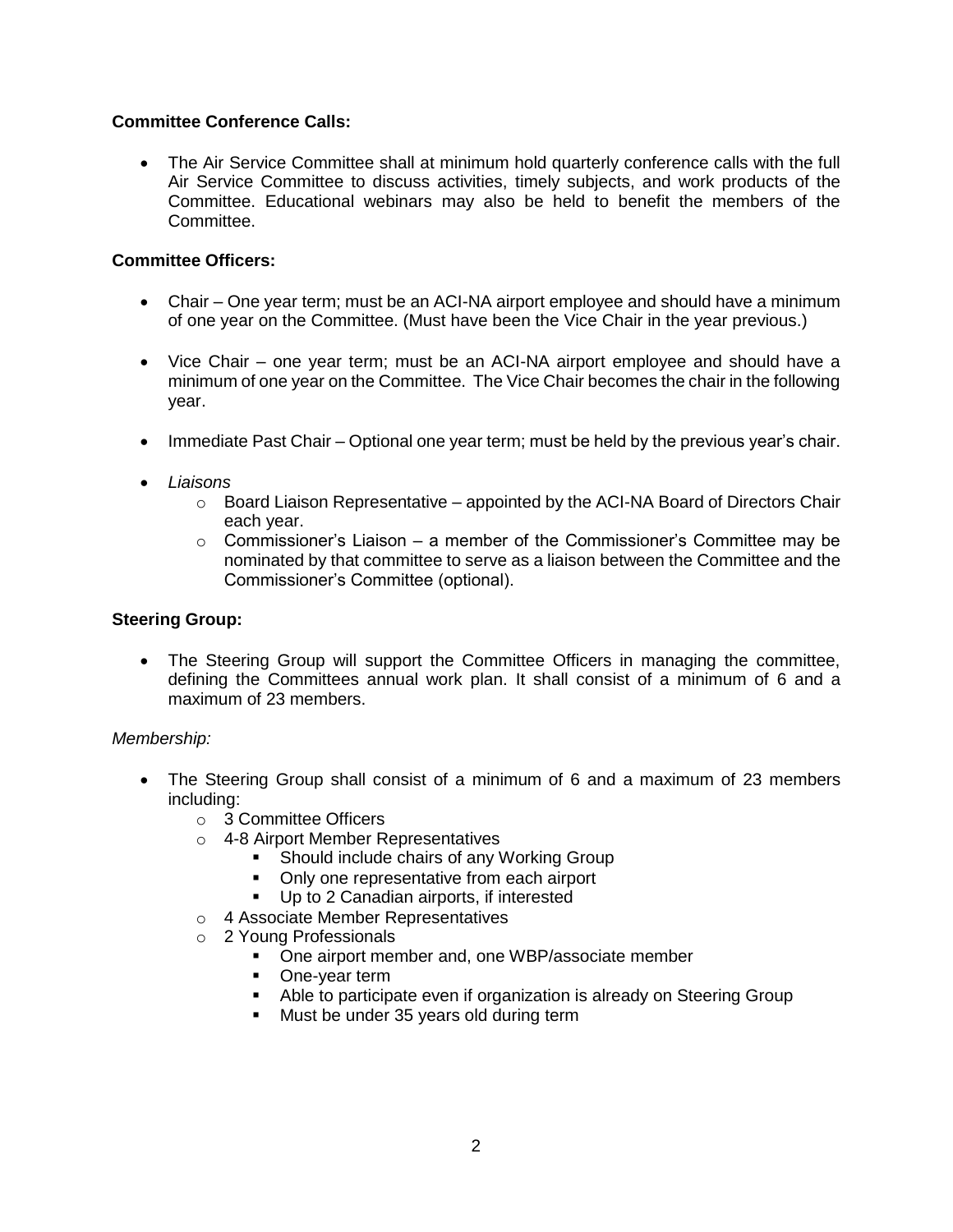The Steering Group will hold regular leadership conference calls to discuss committee business and topics including Air Service Committee working groups, meeting planning, committee work products, etc. The leadership calls should be held at least monthly and if necessary, more frequently when committee business and topics necessitate the added communication. Additional members can be invited by the Committee Officers to join the call.

### *Steering Group Terms:*

- Steering Group members may serve a term of up to 4 consecutive years, after which, the member must take one year off, subject to the following exception: Time served as an Officer or Past Chair is not included in the 4 year term.
- The Airport and Associate organization/company must take one year off, before coming back on the Steering Group.
- The Airport Member Representatives and the Associate Member Representatives have staggered terms so that approximately 25% of the Representatives are up for nomination each year. Accordingly, as part of the first year nomination process, the Representatives shall be given terms of one to four years and then as determined by the Officers.
- Only one representative from an airport and only one representative from an associate's company may participate on the Steering Group at any one time. This excludes the Young Professionals positions.

### *Nomination and Election Process:*

- By October 1 of each year, ACI-NA will, in coordination with the Committee Officers, circulate a request for nominations for open positions.
- The Nominees will be contacted to confirm their desire and commitment to participate on the Committee, if elected.
- An electronic ballot will be emailed out to all Airport and Associate Committee members and the results of the electronic ballot tabulated by ACI staff no later than November 1. The Officers shall make the final recommendations based on the ballot, person's experience, size of airport, type of business, diversity, etc.
- Airport Hub Size Representative An airport representative shall be defined as any airport the FAA classifies as a Large, Medium, Small or Non Hub Airport as listed, at the time of the election, in the most recent Fiscal Year data published by the FAA.
- Terms shall run from January 1 through December 31 each year.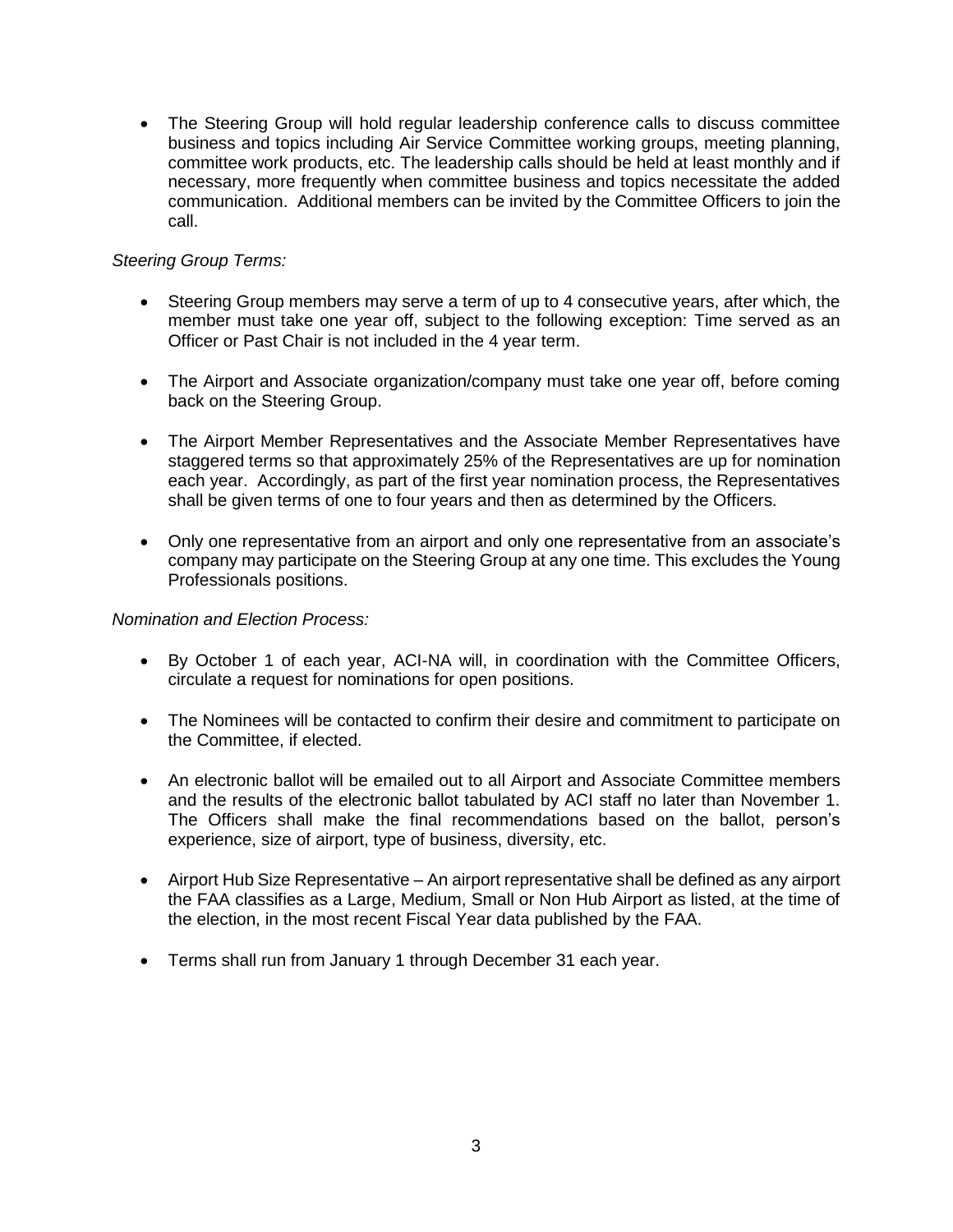#### *Committee Officer Succession*

- If the Chair is unable to complete his or her term, then the Vice Chair will assume the Chair position for the remainder of that term, and may serve in this position for an additional year.
- If the Vice Chair is unable to complete his or her term or becomes the Chair during the year, then a special election may be held for that position. Only current Steering Group members would be eligible and may be handled through email or conference call.
- If any member of Steering Group is unable to complete his or her term then a special election may be held for that position. If an election is held, the Committee Officers and ACI-NA staff will handle this process through an electronic ballot to the Committee members. Voting eligibility will remain the same.

### *Changes in Steering Group Member Employment:*

- In the event a Steering Group member changes employers during his or her term, the following provisions apply:
- If a Steering Group member becomes no longer employed by an ACI-NA member, the Steering Group member shall vacate the position on the Steering Group, unless the Officers, upon consultation with the Steering Group, permits such member to remain on the Steering Group for up to 90 days after termination of such member's representation of an ACI-NA Airport or Associate Member.
- If a Steering Group member changes employment from one ACI-NA member airport or associate to another ACI-NA member airport or associate that is not already represented on the Steering Group, they may serve the remainder of the term as long as participation is supported by the new employer.
- If a Steering Group member changes employment from one ACI-NA member airport or associate to another ACI-NA member airport or associate that is already represented on the Steering Group, there will be consultation with the Steering Group.
- If a Steering Group airport member moves to an associate member there will be consultation with the Officers if there are vacancies on the Steering Group. Likewise, if a Steering Group associate member moves to an airport member there will be consultation with the Officers if there are vacancies on the Steering Group.